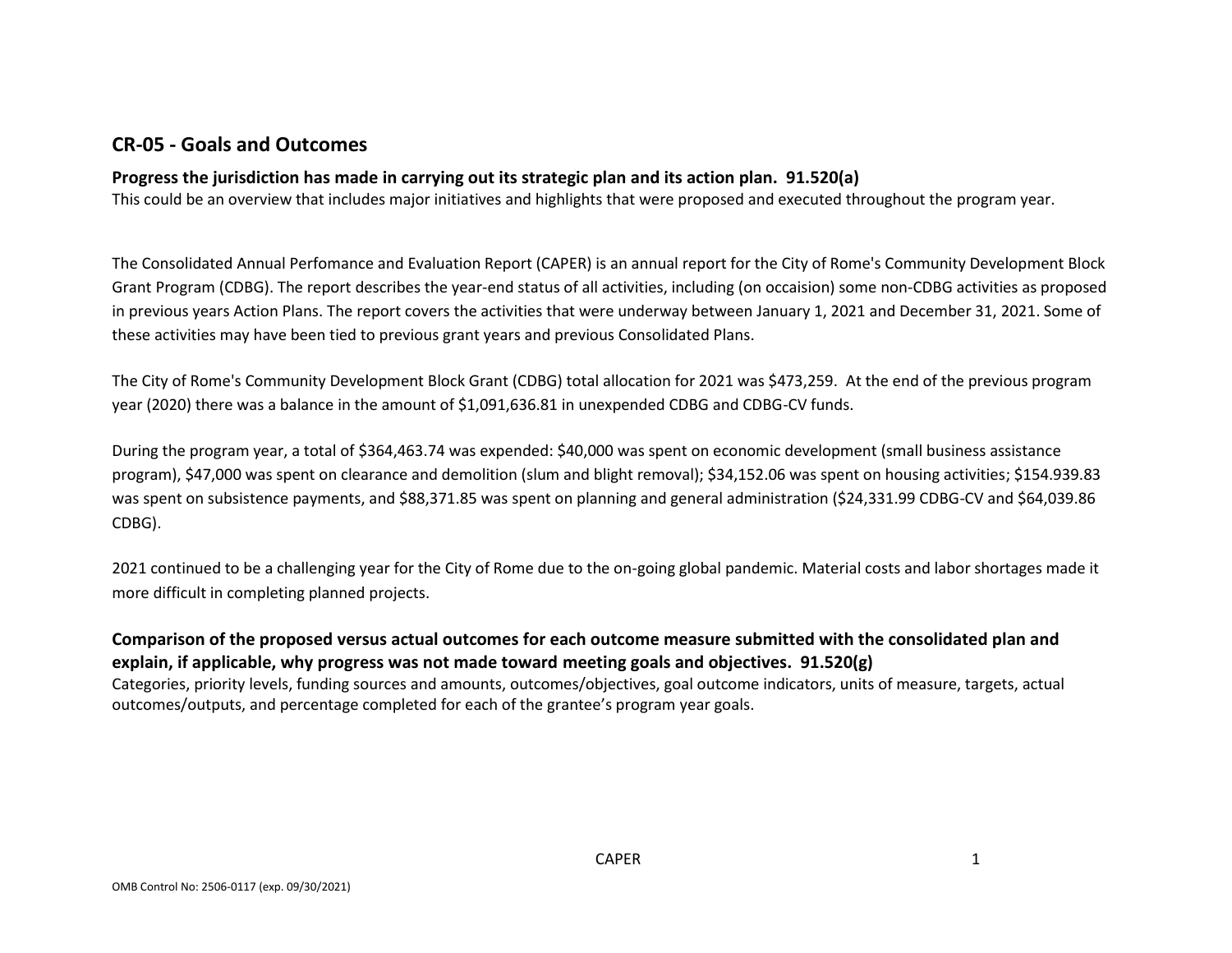| Goal                                           | Category                                                                                  | Source /<br>Amount            | <b>Indicator</b>                                                                                   | Unit of<br><b>Measure</b>     | <b>Expected</b><br><b>Strategic</b><br>Plan | Actual-<br><b>Strategic</b><br>Plan | Percent<br>Complete | <b>Expected</b><br>Program<br>Year | Actual-<br>Program<br>Year | Percent<br>Complete |
|------------------------------------------------|-------------------------------------------------------------------------------------------|-------------------------------|----------------------------------------------------------------------------------------------------|-------------------------------|---------------------------------------------|-------------------------------------|---------------------|------------------------------------|----------------------------|---------------------|
| CV-Public<br>Services                          | CV-Public<br><b>Services</b>                                                              | CDBG-<br>CV: \$               | Public service<br>activities other than<br>Low/Moderate<br><b>Income Housing</b><br><b>Benefit</b> | Persons<br>Assisted           | 0                                           | 105                                 |                     | 75                                 | 105                        | 140.00%             |
| Economic<br>Development<br><b>Activities</b>   | Non-Housing<br>Community<br>Development                                                   | CDBG-<br>CV: \$               | Jobs created/retained                                                                              | Jobs                          | 55                                          | 68                                  | 123.64%             | 51                                 | 6                          | 11.76%              |
| Economic<br>Development<br>Activities          | Non-Housing<br>Community<br>Development                                                   | CDBG-<br>CV: \$               | <b>Businesses assisted</b>                                                                         | <b>Businesses</b><br>Assisted | $\overline{2}$                              | 14                                  | 700.00%             | 51                                 | 8                          | 15.69%              |
| <b>Grant Planning</b><br>and<br>Administration | Affordable<br>Housing<br>Non-Housing<br>Community<br>Development<br>CV-Public<br>Services | CDBG: \$<br>/ CDBG-<br>CV: \$ | Other                                                                                              | Other                         | $\overline{2}$                              | $\overline{2}$                      | 100.00%             | 4                                  | $\overline{2}$             | 50.00%              |
| Housing<br>Rehabilitation                      | Affordable<br>Housing                                                                     | CDBG: \$                      | <b>Homeowner Housing</b><br>Rehabilitated                                                          | Household<br>Housing<br>Unit  | 35                                          | 13                                  | 37.14%              | $\overline{7}$                     | 3                          | 42.86%              |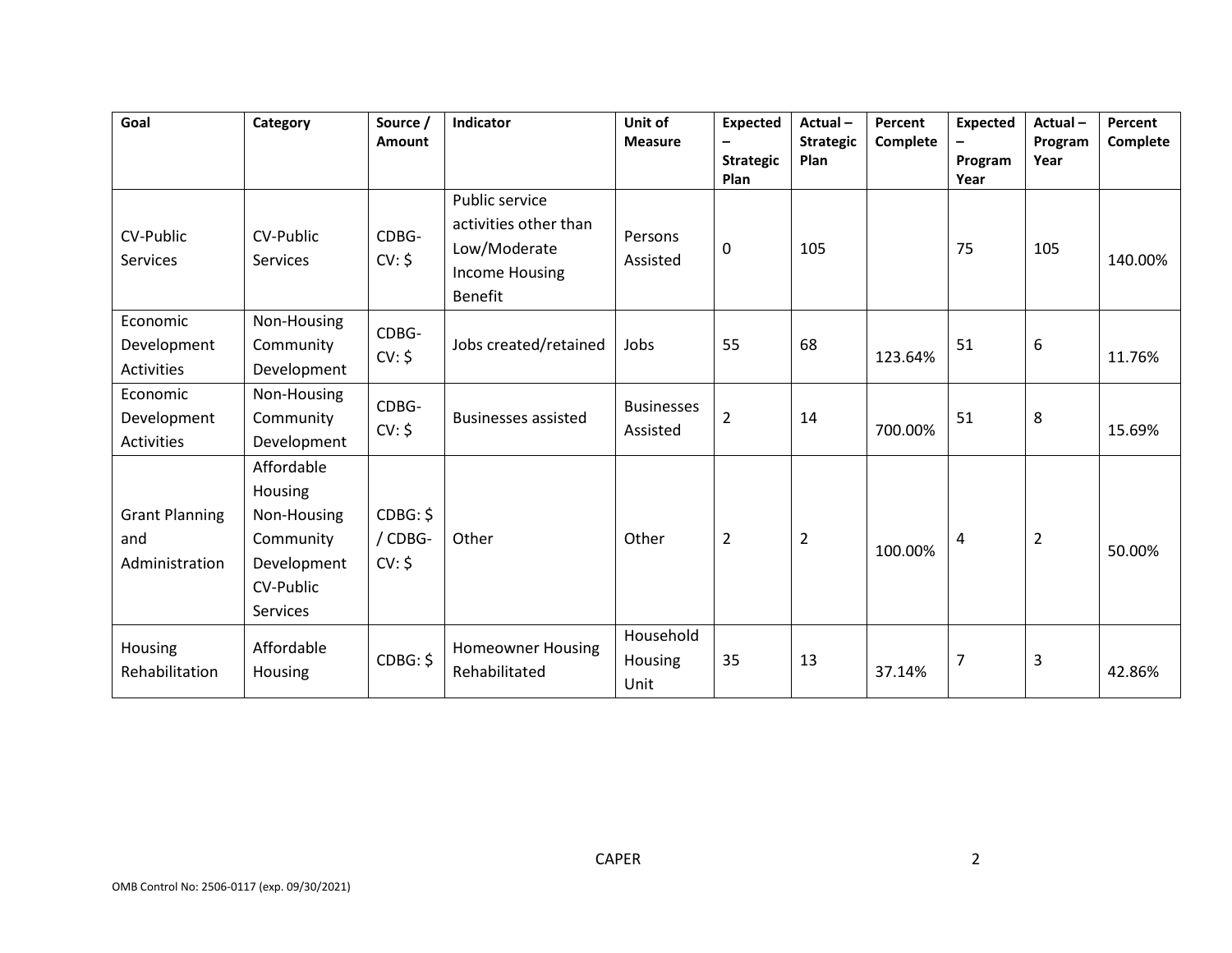| Public<br>Infrastructure<br>Improvements             | Non-Housing<br>Community<br>Development | CDBG: \$ | Public Facility or<br>Infrastructure<br>Activities other than<br>Low/Moderate<br>Income Housing<br>Benefit | Persons<br>Assisted | 3465 | 3465 | 100.00% | 2000 | $\mathbf 0$ | 0.00% |
|------------------------------------------------------|-----------------------------------------|----------|------------------------------------------------------------------------------------------------------------|---------------------|------|------|---------|------|-------------|-------|
| Unsafe<br><b>Structures</b><br>Demolition<br>Program | Slum and<br>blight removal              | CDBG: \$ | <b>Buildings Demolished</b>                                                                                | <b>Buildings</b>    |      | 5    | 71.43%  |      |             |       |

**Table 1 - Accomplishments – Program Year & Strategic Plan to Date**

### **Assess how the jurisdiction's use of funds, particularly CDBG, addresses the priorities and specific objectives identified in the plan, giving special attention to the highest priority activities identified.**

2021 was the third year of the City of Rome's most current Consolidated Plan which covers the years of 2019-2023. City staff worked towards the goals established for the program year. There were accomplishments made during 2020- mostly with prior year program funds (2018 and 2019), and with the CDBG-CV special Cares Act funds. The program year 2021 funds were not awarded until August 2021.

The priority needs identified in the 2019-2023 amended Consolidated Plan are: Public Improvements and Infrastructure; Housing Rehabilitation; Economic Development Activities (Small Business Assistance) and Public Services. These identified needs were addressed during program year 2021 in the following ways:

- A new phase of Maple Ave sidewalk improvements were designed and bid in late 2021. The construction will take place during 2022 program year.
- The housing rehabilitation program was changed to focus soley on exterior paint and minor maintenance. This is due to a high cost and delay of building materials, and a lack of interested contractors. Two homeowners took advantage of the new paint program in 2021 with additional marketing and participation planned in 2022.
- Due to the ongoing COVID-19 pandemic and available CDBG-CV funds, a new emergency rental and utility assistance program began in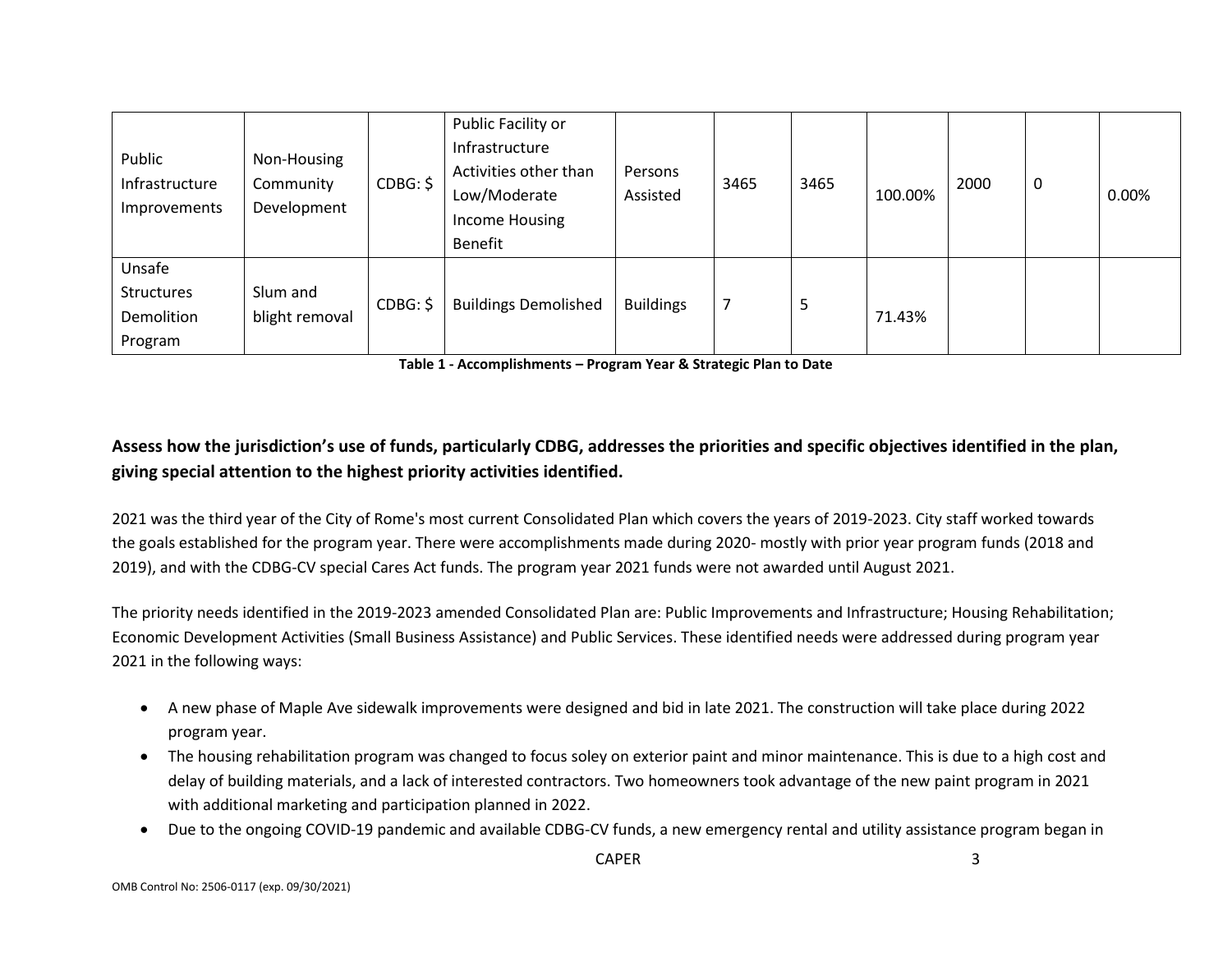2021 with a focus on keeping Rome residents in their homes that had been financially affected by the virus. This program proved to be in high demand with over 68 households receiving assistance.

• 9 small businesses were assisted with the small business emergency grant, funded by CDBG-CV.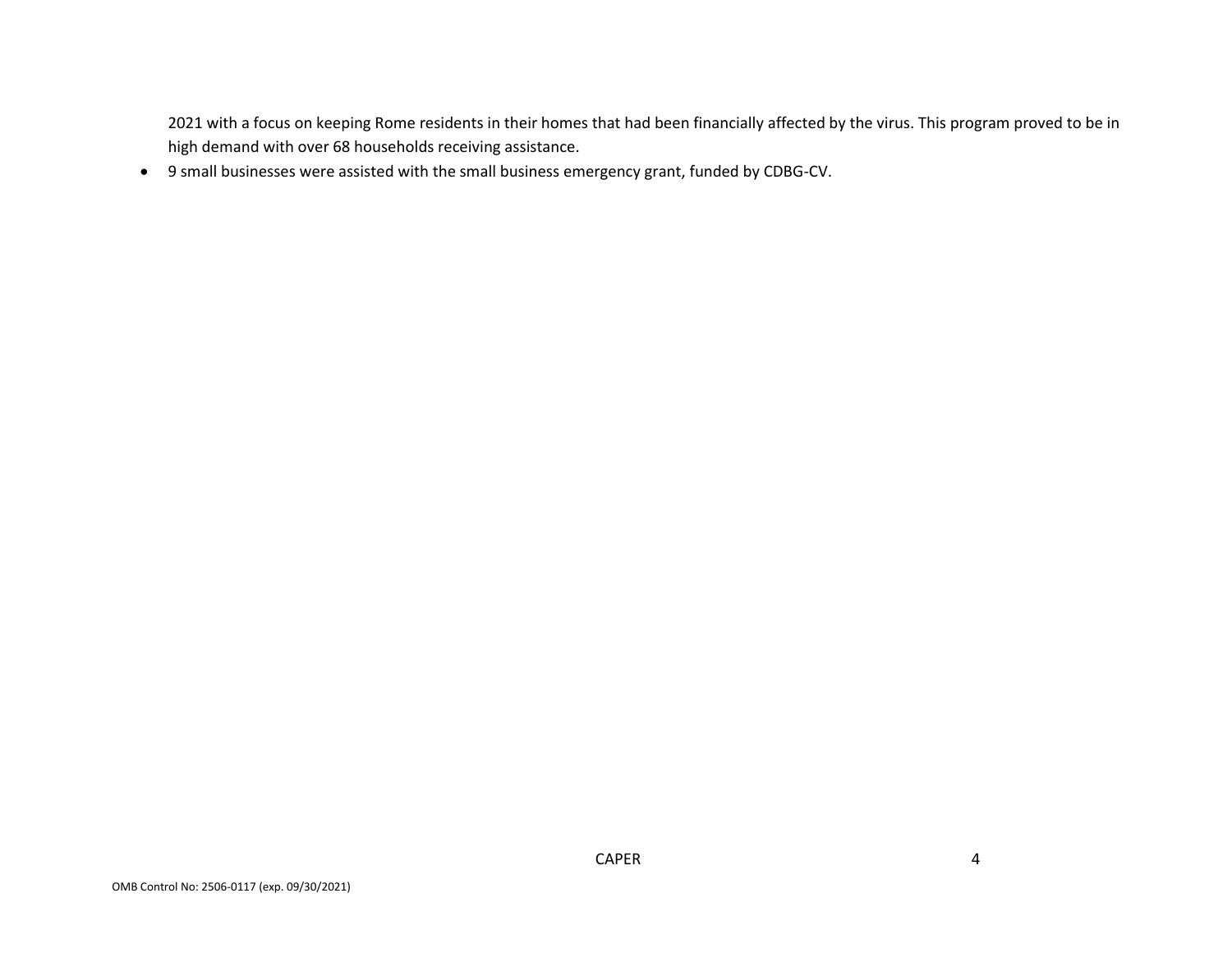# **CR-10 - Racial and Ethnic composition of families assisted**

**Describe the families assisted (including the racial and ethnic status of families assisted). 91.520(a)** 

|                                           | <b>CDBG</b> |
|-------------------------------------------|-------------|
| White                                     | 32          |
| <b>Black or African American</b>          | 77          |
| Asian                                     | O           |
| American Indian or American Native        |             |
| Native Hawaiian or Other Pacific Islander |             |
| <b>Total</b>                              | 109         |
| Hispanic                                  |             |
| Not Hispanic                              | 102         |

**Table 2 – Table of assistance to racial and ethnic populations by source of funds**

#### **Narrative**

The table above lists the numbers of beneficiaries by race and ethnicity assisted directly with CDBG funds in the housing rehabilitation program for PY 2021. These numbers are from the CDBG Summary of Accomplishments Report which is attached with all PR reports under the attachment section.

The demographic information for the City of Rome and the targeted low income areas is listed below (per 2013-2017 ACS):

Rome population: 36,029

Race: 62.5% White; 27.2% African American; 10.3% Other

Below poverty level is: 24.5%

The City of Rome concentrated its CDBG funding on an area basis through sidewalk improvements in the low income census tract 16 by designing and putting out to bid the next phase of sidewalk improvements for Maple Ave. The housing rehabilitation program provided a direct benefit to households that met the low/moderate income criteria within the corporate limits of Rome. The Small Business Emergency Assistance Grant program assisted small bussinesses in the City limits of Rome that met certain criteria and either retained or created one full time equivalent job for those employees at or below 80% AMI. The Emergency Rental and Utility Assistance program assisted households that were negatively affected by COVID with subsistence payments to assist residents stay in their homes.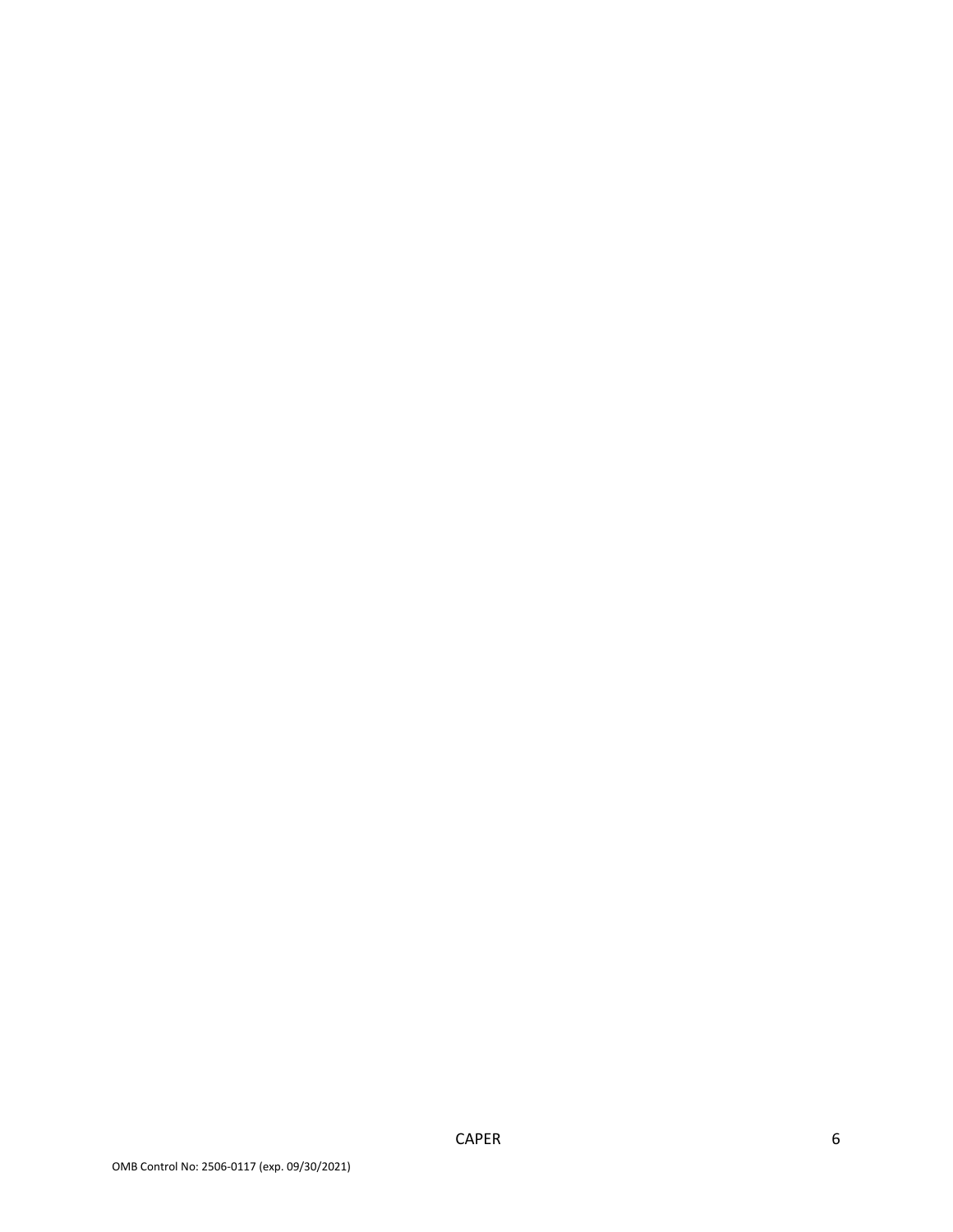# **CR-15 - Resources and Investments 91.520(a)**

| Source of Funds | Source           | <b>Resources Made</b><br>Available | <b>Amount Expended</b><br><b>During Program Year</b> |
|-----------------|------------------|------------------------------------|------------------------------------------------------|
| <b>CDBG</b>     | public - federal | 1,742,479                          | 145,192                                              |

#### **Identify the resources made available**

**Table 3 - Resources Made Available**

#### **Narrative**

During PY2021 the City of Rome had \$1,742,479.23 available in CDBG funds and \$513,523 CDBG-CV funds (special allocation). This includes \$473,259 in regular PY 2021 CDBG funding. The table above illustrates the amount of funding made available during the program year and is captured on CDBG PR 26 and CDBG-CV PR 26.

#### **Identify the geographic distribution and location of investments**

| <b>Target Area</b>       | <b>Planned</b>                     | Actual                             | <b>Narrative Description</b>             |
|--------------------------|------------------------------------|------------------------------------|------------------------------------------|
|                          | Percentage of<br><b>Allocation</b> | Percentage of<br><b>Allocation</b> |                                          |
| 51% and greater          |                                    |                                    | Clearance and demolition/slum and blight |
| <b>LMI Census Tracts</b> | 37                                 | 13                                 | removal                                  |
|                          |                                    |                                    | Direct Benefit Activities (Economic      |
| City-wide Effort         | 19                                 | 87                                 | Development and Housing Rehabilitation)  |

**Table 4 – Identify the geographic distribution and location of investments**

#### **Narrative**

The clearance and demolition project utilized 12.9% (\$47,000) of the overall distribution of CDBG funds in PY 2021.

The remainder 87% of CDBG and CDBG-CV funds were distributed in the following manner:

- 10.98% (\$40,000) in Economic Development Assistance to Small Businesses
- 9.37% (\$34,152.06) in Rehab/Single-Unit Residential
- 42.51% (\$154,939.83) in Subsistence Payments
- 24.25% (\$88,371.85) in General Administration/Planning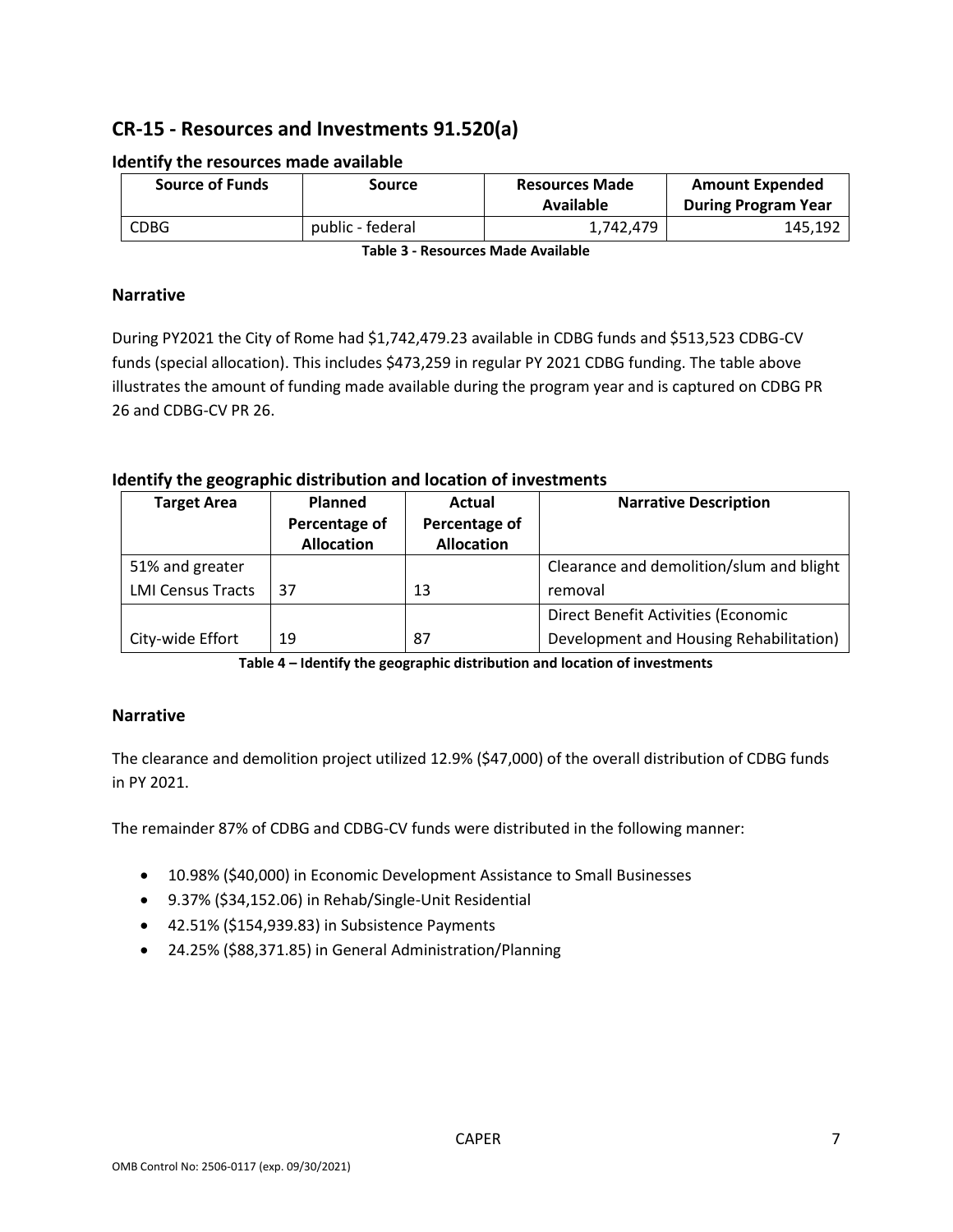#### **Leveraging**

**Explain how federal funds leveraged additional resources (private, state and local funds), including a description of how matching requirements were satisfied, as well as how any publicly owned land or property located within the jurisdiction that were used to address the needs identified in the plan.**

During PY2021, the City of Rome indirectly leveraged approximately \$146,746 in general funds towards the goals of the CDBG program. These funds mainly consisted of general administration funds for the Community Development Department beyond the 20% allowed in the grant. There were many in-kind staff hours worked to further these projects in various other City departments such as the Engineering Department, Building Inspection Department, Planning, GIS, Finance, Purchasing and Street Department.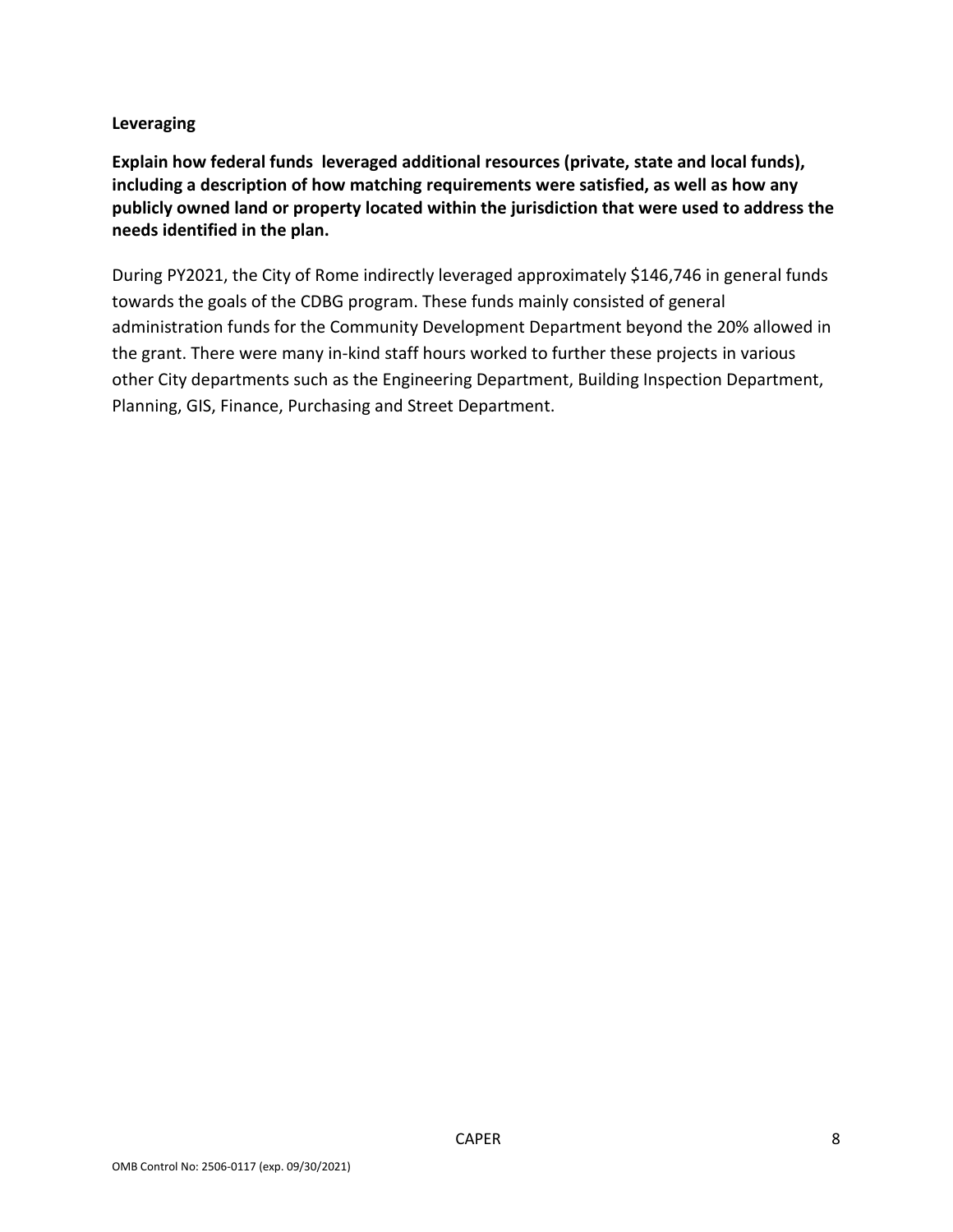# **CR-20 - Affordable Housing 91.520(b)**

**Evaluation of the jurisdiction's progress in providing affordable housing, including the number and types of families served, the number of extremely low-income, low-income, moderate-income, and middle-income persons served.**

|                                          | <b>One-Year Goal</b> | Actual |
|------------------------------------------|----------------------|--------|
| Number of Homeless households to be      |                      |        |
| provided affordable housing units        |                      |        |
| Number of Non-Homeless households to be  |                      |        |
| provided affordable housing units        |                      |        |
| Number of Special-Needs households to be |                      |        |
| provided affordable housing units        |                      |        |
| Total                                    |                      |        |

**Table 5 – Number of Households**

|                                        | <b>One-Year Goal</b> | Actual |
|----------------------------------------|----------------------|--------|
| Number of households supported through |                      |        |
| <b>Rental Assistance</b>               | 68                   | 68     |
| Number of households supported through |                      |        |
| The Production of New Units            | 0                    |        |
| Number of households supported through |                      |        |
| <b>Rehab of Existing Units</b>         | 7                    |        |
| Number of households supported through |                      |        |
| <b>Acquisition of Existing Units</b>   | 0                    |        |
| <b>Total</b>                           | 75                   |        |

**Table 6 – Number of Households Supported**

### **Discuss the difference between goals and outcomes and problems encountered in meeting these goals.**

The City established a goal of assisting 7 homeowners through the Housing Rehabilitation Program during 2021. The program assisted 3 homeowners and did not meet the goal identified. The program under went several challenges during 2021 due to the on-going pandemic, high construction costs and lack of participating contractors. Due to these issues beyond the control of the City of Rome, the rehabilitation program moved to focus only on exterior painting and general maintenance in an effort to continue to provide a resource for low/mod homeowners.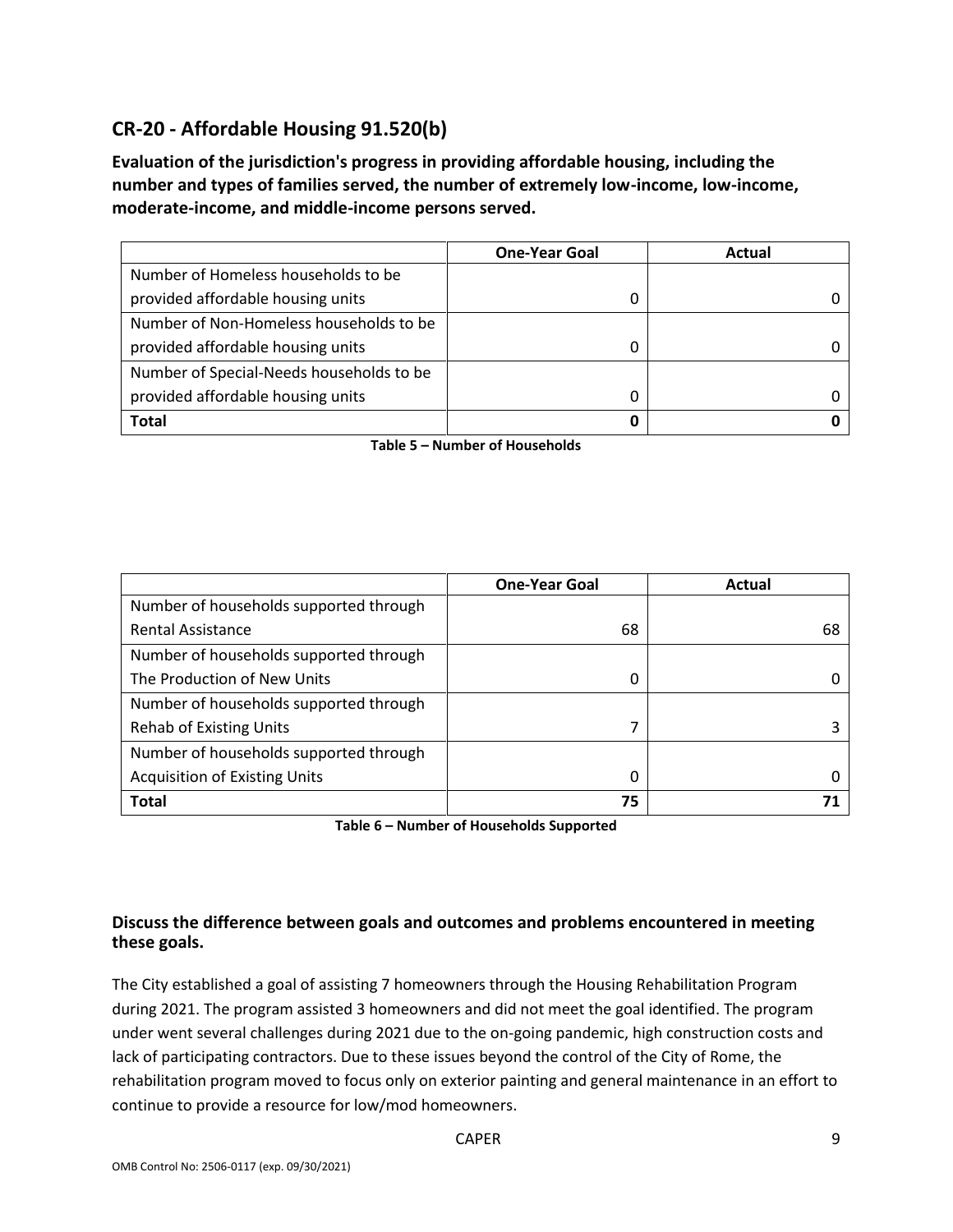#### **Discuss how these outcomes will impact future annual action plans.**

The housing rehabilitation program will continue to focus on exterior paint and general maintenance, with the addition of a roof replacement program for the foreseable future.

**Include the number of extremely low-income, low-income, and moderate-income persons served by each activity where information on income by family size is required to determine the eligibility of the activity.**

| <b>Number of Households Served</b> | <b>CDBG Actual</b> | <b>HOME Actual</b> |
|------------------------------------|--------------------|--------------------|
| <b>Extremely Low-income</b>        |                    |                    |
| Low-income                         |                    |                    |
| Moderate-income                    |                    |                    |
| <b>Total</b>                       |                    |                    |

**Table 7 – Number of Households Served**

#### **Narrative Information**

Owner occupied housing rehabilitation continues to be a challenge. City staff will focus on a variety of ways to continue this program in 2022 and 2023.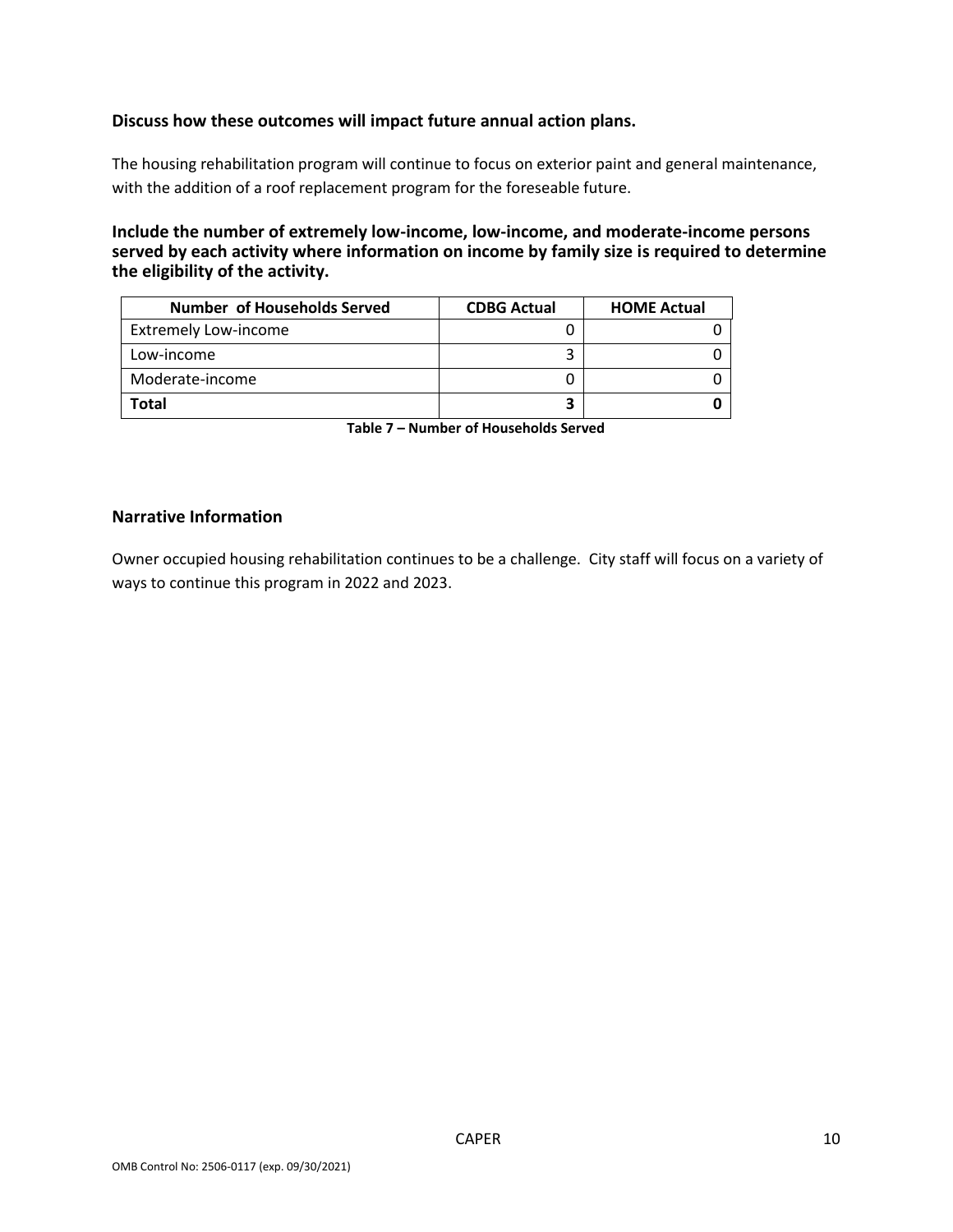# **CR-25 - Homeless and Other Special Needs 91.220(d, e); 91.320(d, e); 91.520(c)**

**Evaluate the jurisdiction's progress in meeting its specific objectives for reducing and ending homelessness through:**

### **Reaching out to homeless persons (especially unsheltered persons) and assessing their individual needs**

The City of Rome does not receive homeless funds directly from HUD. However, a number of local service agencies (Salvation Army, Rome Action Ministries, Highland Rivers) and others receive funds from the Georgia Continuum of Care through the Department of Community Affairs and provide programs to assist those that are homeless or at risk. Additionally, local agencies receive support from the Rome/Floyd United Way annual campaign. One local agency, the Open Door Home for Children, also receives support from the Rome and Floyd County Governments. Many local churches also provide support in various ways such as funds, food, clothing, etc.

There are also two privately operated homeless sheltes in Rome; the William S. Davies Shelter, which provides a tremendous outreach and needed programs to homeless men and the Ruth and Naomi shelter for women and children.

### **Addressing the emergency shelter and transitional housing needs of homeless persons**

All homeless shelters in Rome (Salvation Army, Ruth and Naomi and William S. Davies) relax their rules during times of extreme weather and operate in an emergency shelter mode to assist those at greater need and risk. The City of Rome did not dedicate any CDBG funds to homeless services or activities in 2021.

**Helping low-income individuals and families avoid becoming homeless, especially extremely low-income individuals and families and those who are: likely to become homeless after being discharged from publicly funded institutions and systems of care (such as health care facilities, mental health facilities, foster care and other youth facilities, and corrections programs and institutions); and, receiving assistance from public or private agencies that address housing, health, social services, employment, education, or youth needs**

The City of Rome partnered with Floyd County and United Way to establish a new homeless effort moving forward in 2020. This Interagency Council to end Homelessness and Poverty combines the efforts and many local non-profit groups and funding sources in an effort to determine gaps and needs within the system. This combined effort continues on into 2021 and beyond.

### **Helping homeless persons (especially chronically homeless individuals and families, families with children, veterans and their families, and unaccompanied youth) make the transition to**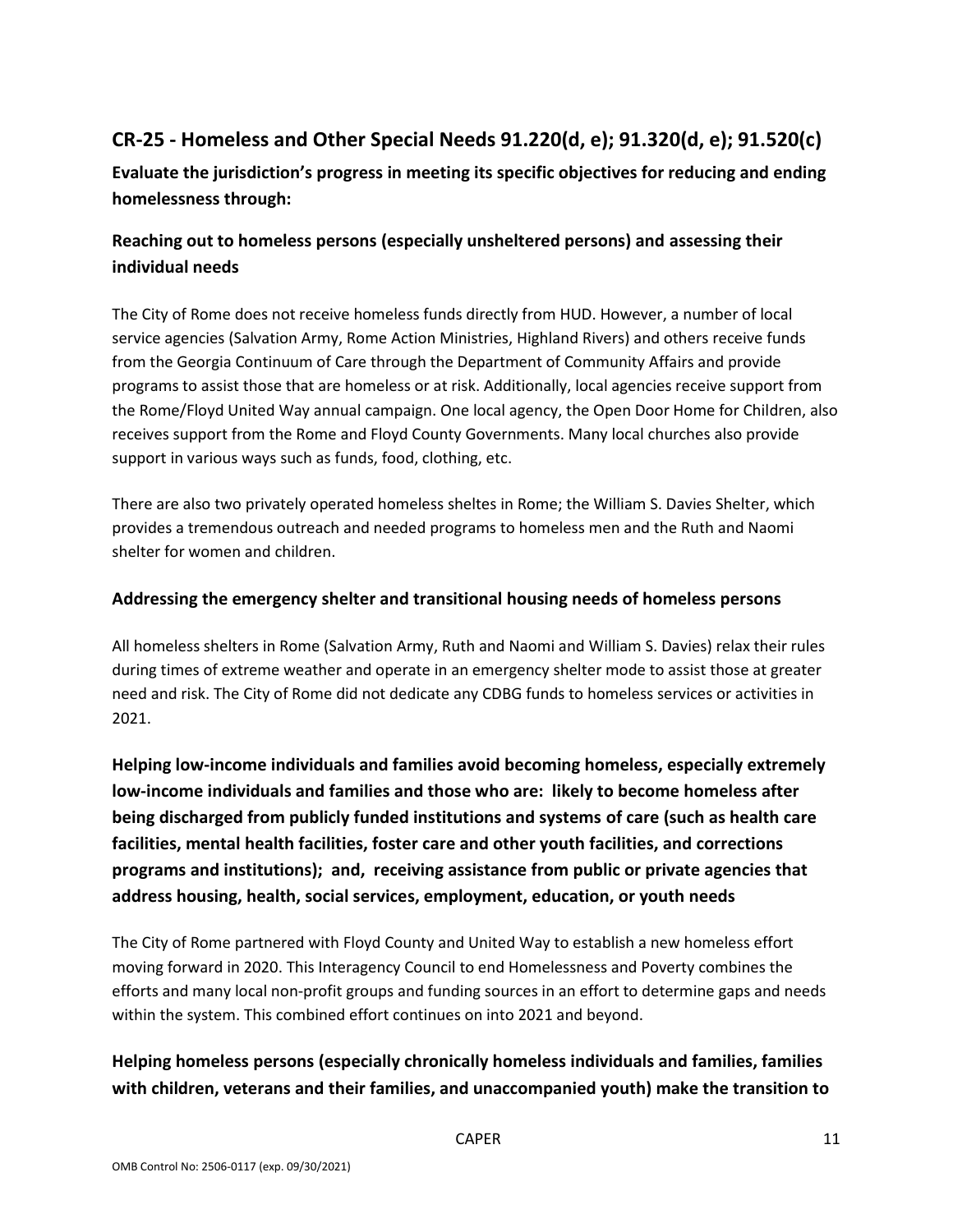**permanent housing and independent living, including shortening the period of time that individuals and families experience homelessness, facilitating access for homeless individuals and families to affordable housing units, and preventing individuals and families who were recently homeless from becoming homeless again**

The Interagency Council to end Homeleseeness and Poverty will continue working together to establish new goals, identifiy new funding sources and identify needs un-met to continue to assist those with the most needs.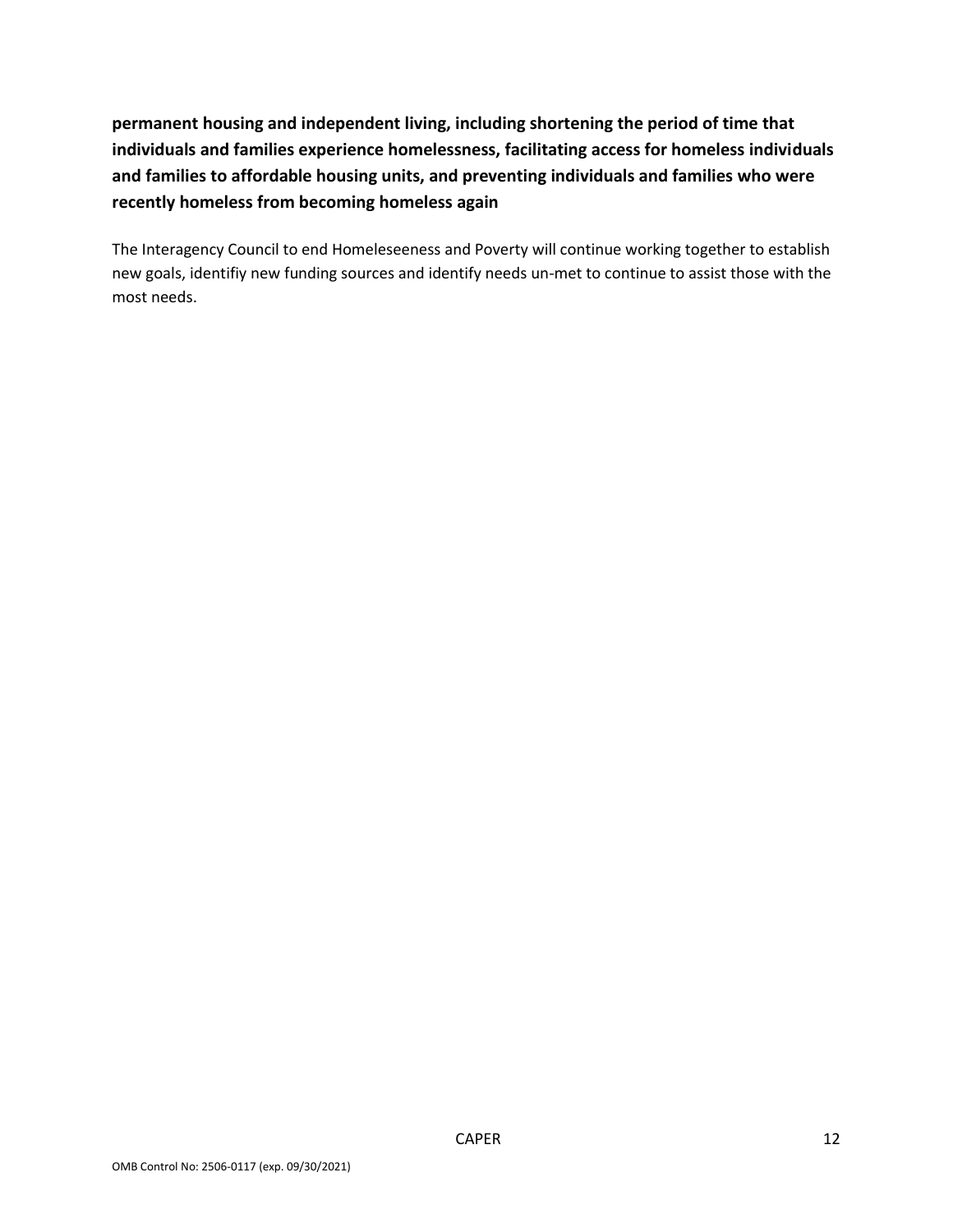# **CR-30 - Public Housing 91.220(h); 91.320(j)**

### **Actions taken to address the needs of public housing**

The City of Rome has not taken any direct actions to address the needs of public housing. Rome has an outstanding public housing authority, the Northwest Georgia Housing Authority (NWGHA), which manages all the public housing in the city limits of Rome. Rome supports the efforts of the housing authority and is always looking for innovative ways to partner together in neighborhood sustainability and redevelopment

### **Actions taken to encourage public housing residents to become more involved in management and participate in homeownership**

Following is a list of the on-going programs that NWGHA offers to its residents which encourage involvement in the housing authority and offers options to improve their own personal lives.

ONGOING MONTHLY WORKSHOPS**-**hosts monthly workshops at each property for the residents. Topics have included budgeting, parenting, home ownership, and other health related issues.

ADULT LITERACY PROGRAM**-** Adult Education Program offers GED preparation and adult literacy to anyone in Floyd County for free.

ROSS FAMILY CHILDCARE ASSISTANCE PROGRAM**-**provides residents the opportunity to become selfsufficient and improve his/her quality of life, while ensuring their children are cared for at a quality learning facility at little or no cost to them.

RESIDENT RETENTION**-** case managers work with residents who may be having issues with housekeeping, utility payments, neighbor disputes, problems with boarders & lodgers, minor lease violation, and community service issues.

OUR STORE**-**a small convenience store, operated by the nonprofit NWGHA Resident Council & Resident Advisory Board. It carries cooking and baking essentials, snack items, soft drinks, and basic cleaning products. Our Store employs NWGHA residents.

ROSS NEIGHBORHOOD NETWORKS PROGRAM**-** The Neighborhood Networks Centers are located at Willingham Village Community Center. The computer lab centers provide residents with access to technology, skills, and the supportive services needed for obtaining their educational and selfsufficiency goals.

APPALACHIAN HOUSING COUNSELING AGENCY**-** AHCA offers Pre-purchase/Credit counseling, Postpurchase counseling, Home buyer education, Mortgage default & foreclosure prevention, Budget/money management, Rental/affordable housing counseling, and Fair housing workshops to the residents of NWGHA.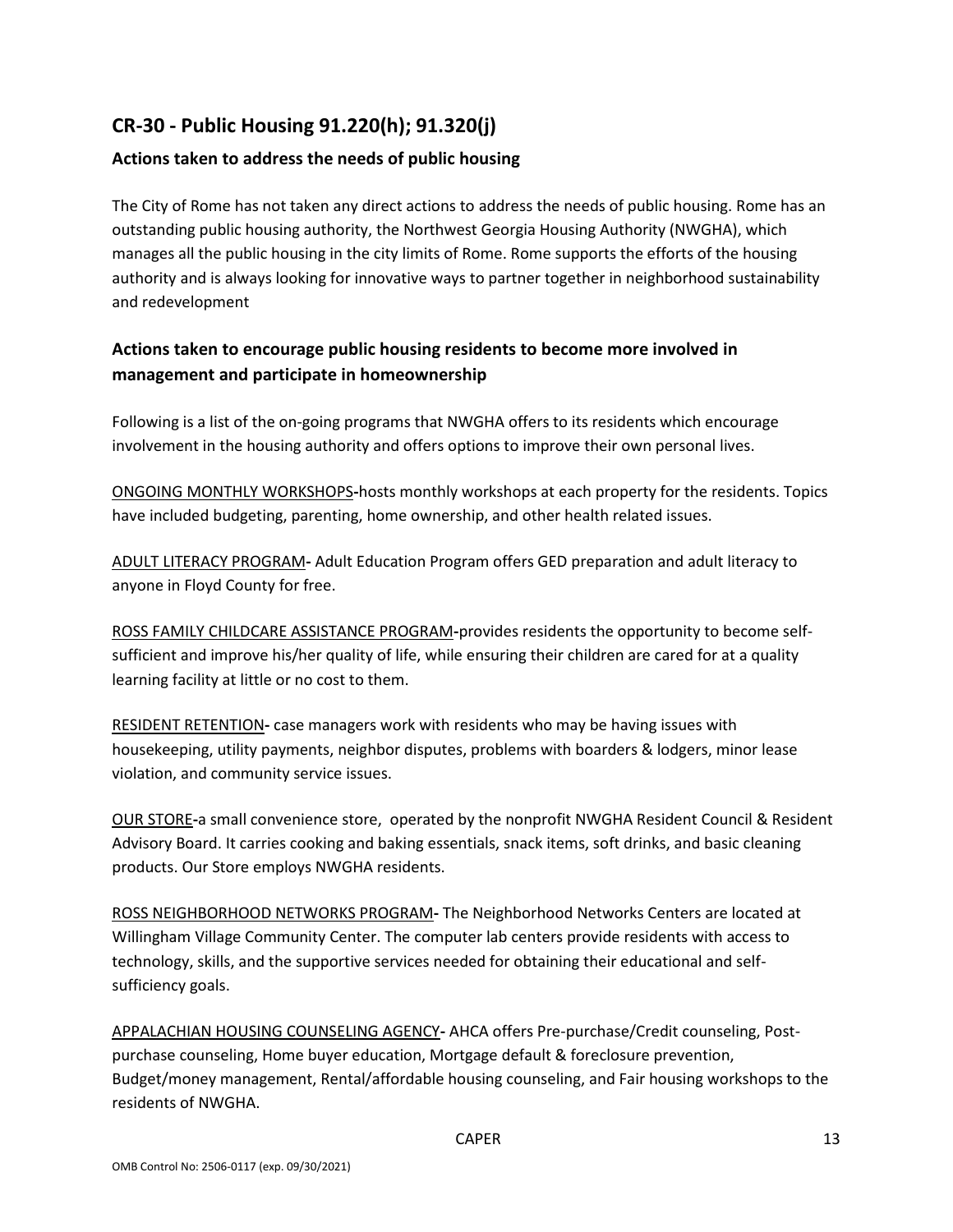HOUSE OF THE CHILDREN ACADEMY**-** House of the Children is a non-profit licensed daycare and learning center located within one of Rome's largest public housing communities, John Graham Homes. The Center was originally established as a state licensed daycare facility in 2001, and was created to assist low-income families in their efforts to become self-sufficient. HCA transitioned to a Montessori-based early learning center in 2010. It is the mission of the House of the Children Academy to provide a nurturing, safe and caring environment in which the program participants will learn and grow developmentally, fostered by a trained and loving staff.

ROSS Family & Elderly Coordinators**-** assist residents in becoming self-sufficient, maintaining their wellbeing and independent living, and improving their overall quality of life.

Family Self-Sufficiency (FSS) Program**-** a voluntary program offered to residents of Public Housing and Housing Choice Voucher Program (Section 8). The FSS program will assist in providing the resources and referrals to residents in their efforts to become self-sufficient, obtain & maintain employment, and improve their overall quality of life.

### **Actions taken to provide assistance to troubled PHAs**

No actions were taken. NWGHA is not a troubled public housing authority.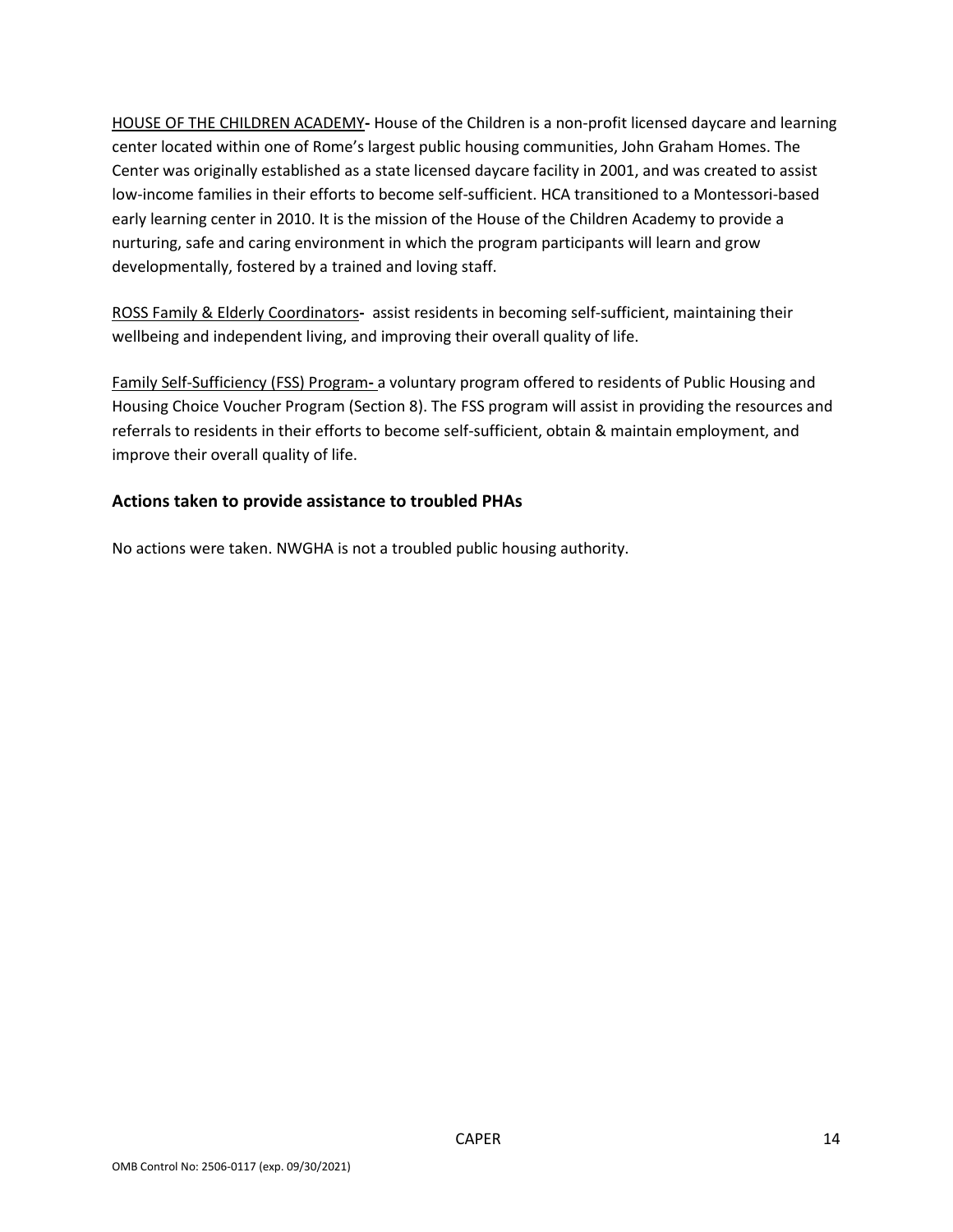# **CR-35 - Other Actions 91.220(j)-(k); 91.320(i)-(j)**

**Actions taken to remove or ameliorate the negative effects of public policies that serve as barriers to affordable housing such as land use controls, tax policies affecting land, zoning ordinances, building codes, fees and charges, growth limitations, and policies affecting the return on residential investment. 91.220 (j); 91.320 (i)**

The City of Rome is always reviewing the Unified Land Development Code (ULDC) to see if it meets development trends and the needs of the community, as expressed by both private and public agencies. While siting of personal care homes has not been a problem for our community, we are certainly aware that it has been for some communities. We will continue to monitor conditions within our community, and will take action to proposed ULDC amendments as needed. The Rome/Floyd Planning Commission meets on a monthly basis and all meetings are open to the public. The public is always notified of the meetings in advance and encouraged to attend and participate.

### **Actions taken to address obstacles to meeting underserved needs. 91.220(k); 91.320(j)**

The City of Rome focused its efforts in 2021 to design and bid out the next sidewalk replacement phase in the low income census tract 16 of Rome; changing the Housing Rehabilitation Program to exterior paint and maintenance and by providing small business assistance and emergency rental and utility assistance to individuals negatively affected by COVID 19.

#### **Actions taken to reduce lead-based paint hazards. 91.220(k); 91.320(j)**

James Martin, Rome/Floyd Building Official, attended training and became a certified Lead Based Paint Risk Assessor early in 2011, and was re-certified in 2021 along with another Building Inspector, Joey Norton. Having an on staff personnel allows the City of Rome to provide all testing and clearance for the housing rehabilitation programs. This has greatly reduced the expenses being incurred with an outside lead based paint consultant. This has also increased the staff's general knowledge of the lead based paint process and made the housing programs run more efficiently. Lead based paint regulations are stricktly adheared to in the housing rehabilitation program as the majority of the homes assisted are pre-1978.

### **Actions taken to reduce the number of poverty-level families. 91.220(k); 91.320(j)**

Taking into consideration factors over which the City has control and using its limited CDBG funds for public facility improvements, housing rehabilitation and Economic Development activities, the City did not establish an antipoverty strategy in 2021 and does not anticipate doing so for the period of the current 2019-2023 Consolidated Plan.

#### **Actions taken to develop institutional structure. 91.220(k); 91.320(j)**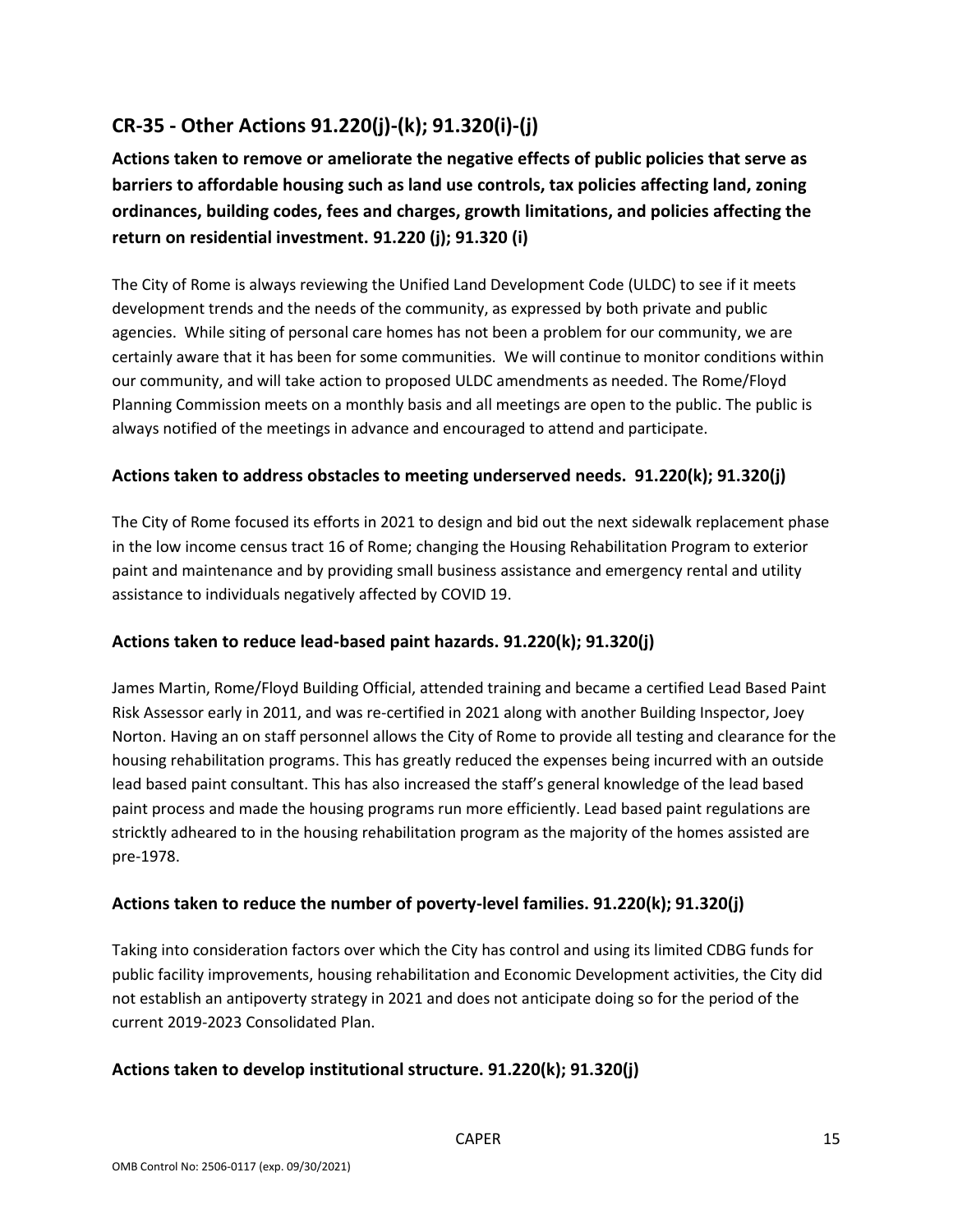The City of Rome Community Development Department has encouraged partnerships with many service agencies as well as with Floyd County Government, Northwest Georgia Regional Commission and the State of Georgia (particularly the Department of Community Affairs and the Department of Transportation). This Institutional Structure has served the City well and continues to do so. The City continues to work closely with these partners and communicates with them on a regular basis. There are no gaps at this time.

### **Actions taken to enhance coordination between public and private housing and social service agencies. 91.220(k); 91.320(j)**

No specific actions were taken by the City.

### **Identify actions taken to overcome the effects of any impediments identified in the jurisdictions analysis of impediments to fair housing choice. 91.520(a)**

The following actions were taken on by the City of Rome during the CDBG program year 2021. The Northwest GA Housing Authority is an equal partner in local Fair Housing Choice efforts and had their own activities completed that are reported to HUD separately.

GOAL 2- Focus community development activities in disinvested neighborhoods- The City of Rome continues to allocate the majority of CDBG funds to be used in disinvested neighborhoods through the sidewalk improvement programs and housing rehabilitation program for owner occupied housing.

GOAL 3- Support new construction of affordable housing in high opportunity areas- The City of Rome in partnership with developing partner, South Rome Redevelopment Corporation, constructed two new single family affordable houses in a desirable area near the new Anna K. Davie Elementary School in South Rome. The homes were constructed in 2020 and sold in 2021. The funds used for construction were HOME funds issued to the City of Rome through a competitive grant cycle from the GA Department of Community Affairs.

GOAL 4- Increase accessible housing options for people with disabilities- The City of Rome continued to improve and replace outdated sidewalks in low income neighborhoods and brought all the accessible points up to current ADA standards.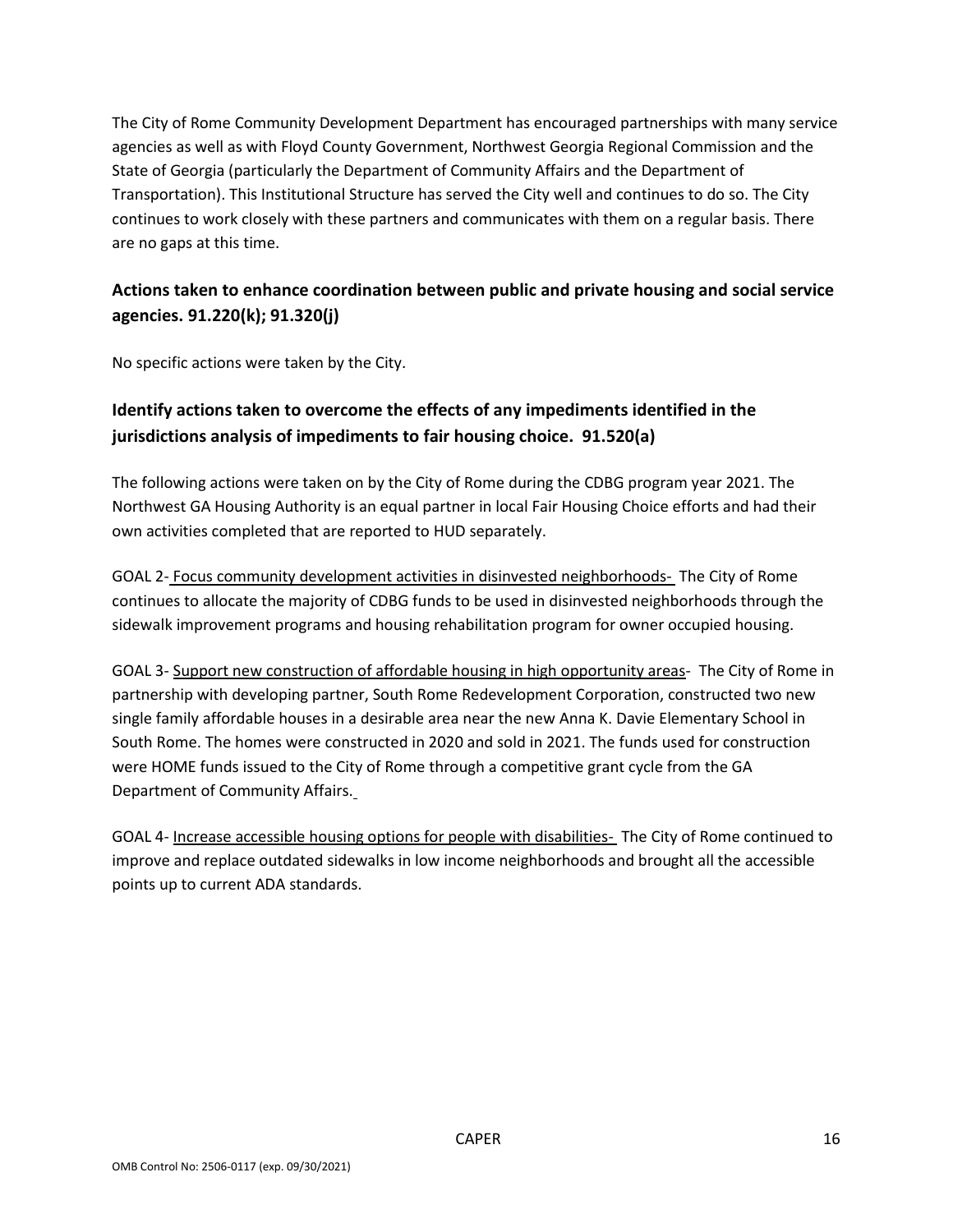### **CR-40 - Monitoring 91.220 and 91.230**

**Describe the standards and procedures used to monitor activities carried out in furtherance of the plan and used to ensure long-term compliance with requirements of the programs involved, including minority business outreach and the comprehensive planning requirements**

2021 was the 18th year of the City's participation in the CDBG Entitlement program. The City continues to monitor its CDBG program regularly throughout the program year, and staff regularly updates the City Manager's Office, the Rome City Commission (through the Community Development Services Committee monthly meeting), and other departments involved in the administration of on-going activities.

In 2021, staff continued to review procedures for record-keeping, procurement, contracting and other processes in anticipation of future HUD monitoring reviews. Particular emphasis was placed on using HUD's established monitoring checklists, where they exist, to structure the City CDBG Program records. These documents, as well as policies and procedures for managing the program, are available in the City's CDBG Program Policies and Procedures manual.

### **Citizen Participation Plan 91.105(d); 91.115(d)**

### **Describe the efforts to provide citizens with reasonable notice and an opportunity to comment on performance reports**.

All the CDBG Entitlement documents (Consolidated Plan, Action Plan and CAPER) are published and accessible through the City of Rome website. The City uses its official news organ, the Rome News Tribune, to notify the public of meetings, hearings, etc. The news media is also notified of these events via an email distribution list.

A draft of the PY2021 CAPER was made available for public comment for a 15-day period that commenced on March 3, 2022- March 18, 2022. Opportunity to comment was advertised in English with a statement in Spanish to contact our office if more information was needed in the Rome News Tribune. The CAPER was also posted on the City of Rome website https://romega.us/162/Community-Development. A public hearing was held on Thursday, March 10, 2022 to review the accomplishments with the public and to also garner input into the 2022 CDBG Action Plan. No comments were received.

## **CR-45 - CDBG 91.520(c)**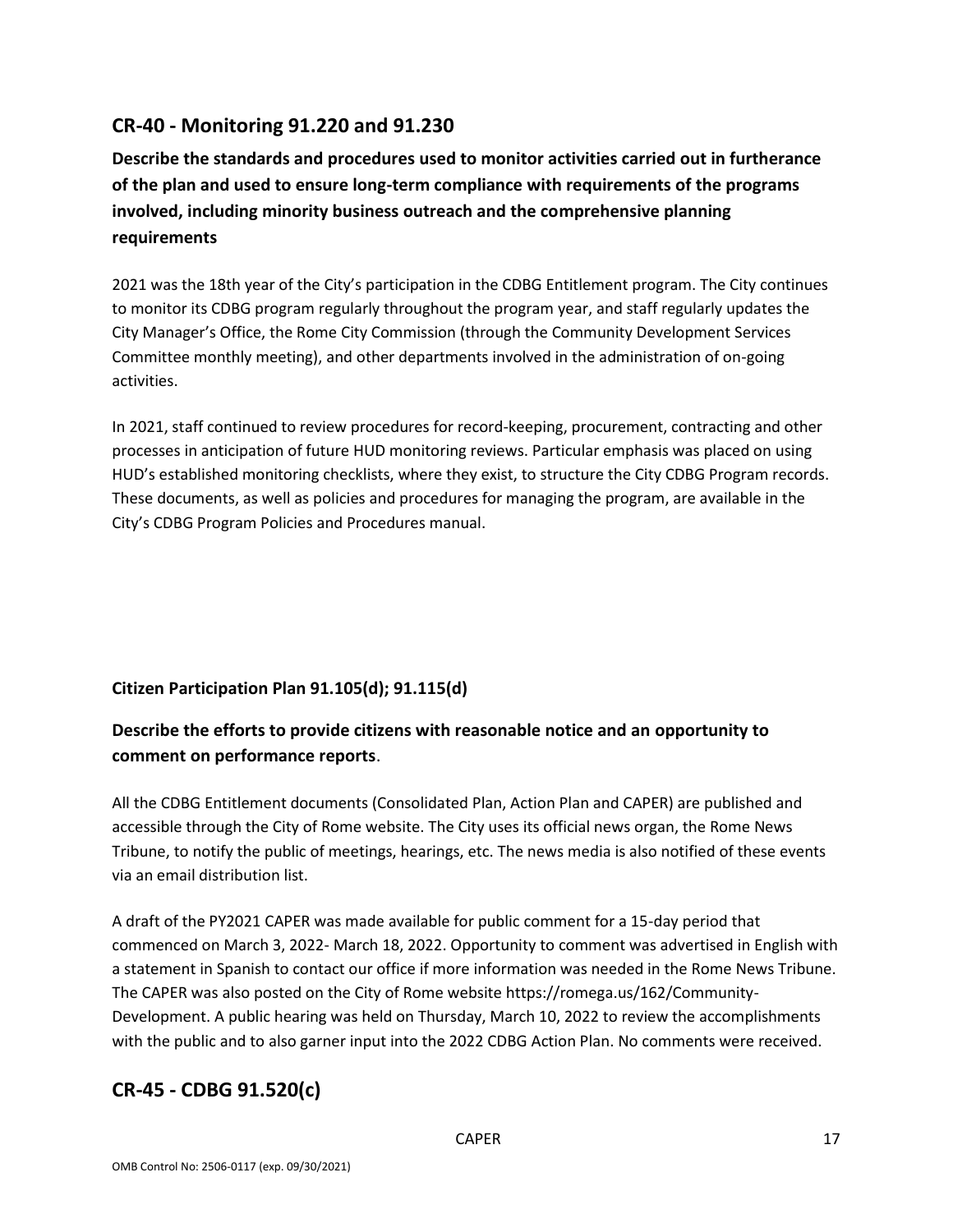# **Specify the nature of, and reasons for, any changes in the jurisdiction's program objectives and indications of how the jurisdiction would change its programs as a result of its experiences.**

The housing rehabilitation program was changed in 2021 (and will continue on into 2022 and 2023) to focus only on exterior paint and maintenance due to an increase in cost to building material supplies, lack on interested contractors to participate in the program which has been exasperated by the global pandemic. It is anticipated that a roof replacement program will be utilized in 2022 in adition to the exterior paint in order to continue providing a valuable resource to low/mod income homeowners in the City of Rome.

### **Does this Jurisdiction have any open Brownfields Economic Development Initiative (BEDI) grants?**

No

**[BEDI grantees] Describe accomplishments and program outcomes during the last year.**